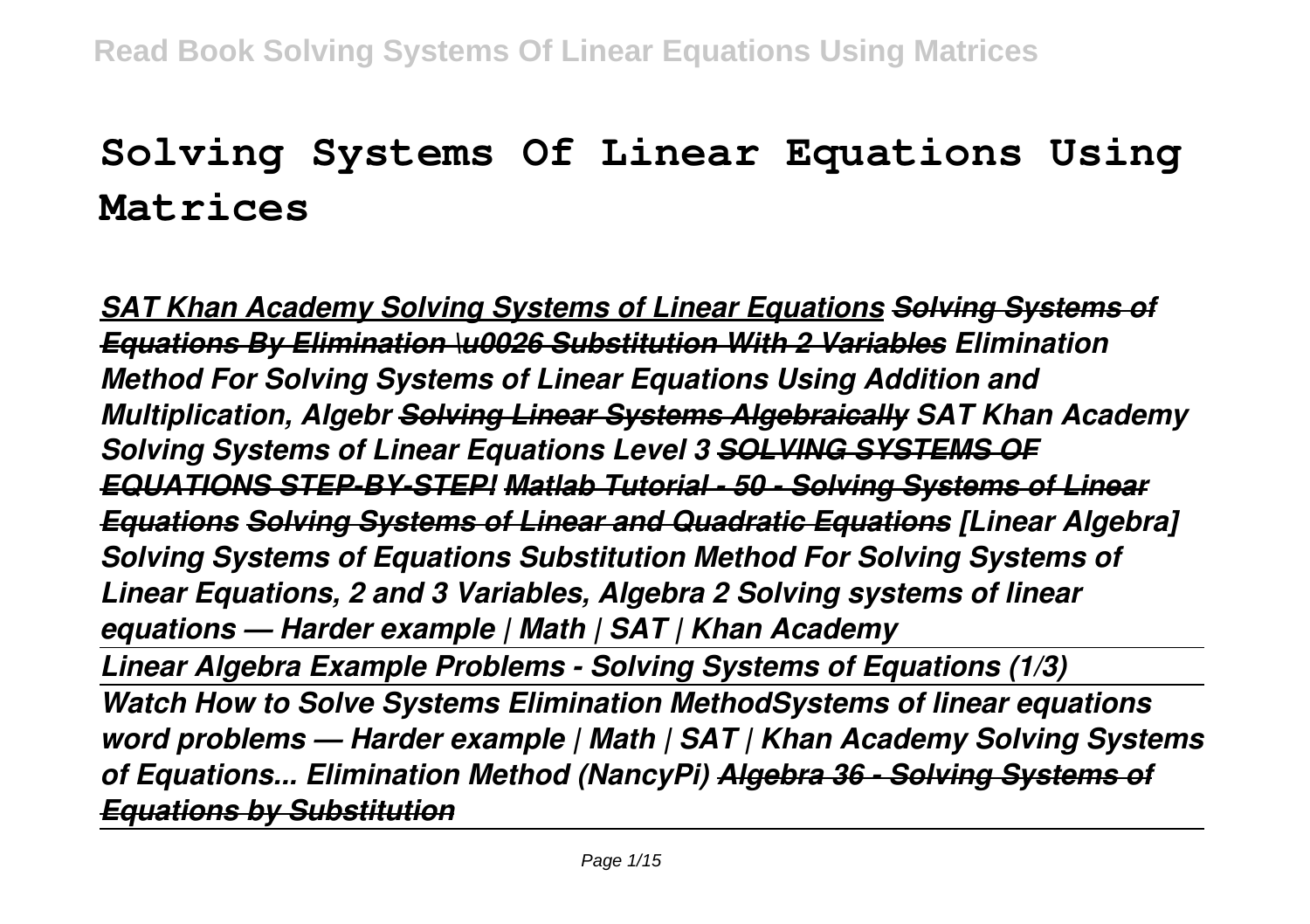*New SAT Math Boot Camp - Systems of Equations Pt.1*

*Solving linear equations — Harder example | Math | SAT | Khan Academy Systems of linear equations word problems — Basic example | Math | SAT | Khan AcademyThe Three Types of Linear Equations - SAT Math Introduction to Systems of Linear Equations (TTP Video 47) Systems of Linear Equations: The Elimination (Addition) Method [fbt] SAT Khan Academy Solving Systems of Linear Equations Level 2 (new SAT test) Art of Problem Solving: Systems of Linear Equations with Three Variables* 

*Systems of Linear Equations (Word Problems)*

*Solving linear systems by graphing | Systems of equations | 8th grade | Khan AcademySolving Systems of Linear Equations: Linear Combination Method Solving Systems Of Linear Equations In Two Variables Solving systems of two linear equations example | Algebra I | Khan Academy 19 - Solving Systems of Equations by Addition, Part 1 Solving Systems Of Linear Equations There are a few different methods of solving systems of linear equations: The Graphing Method. This is useful when you just need a rough answer, or you're pretty sure the intersection happens at integer coordinates. Just graph the two lines, and see where they intersect!*

*Solving Systems of Linear Equations - Varsity Tutors*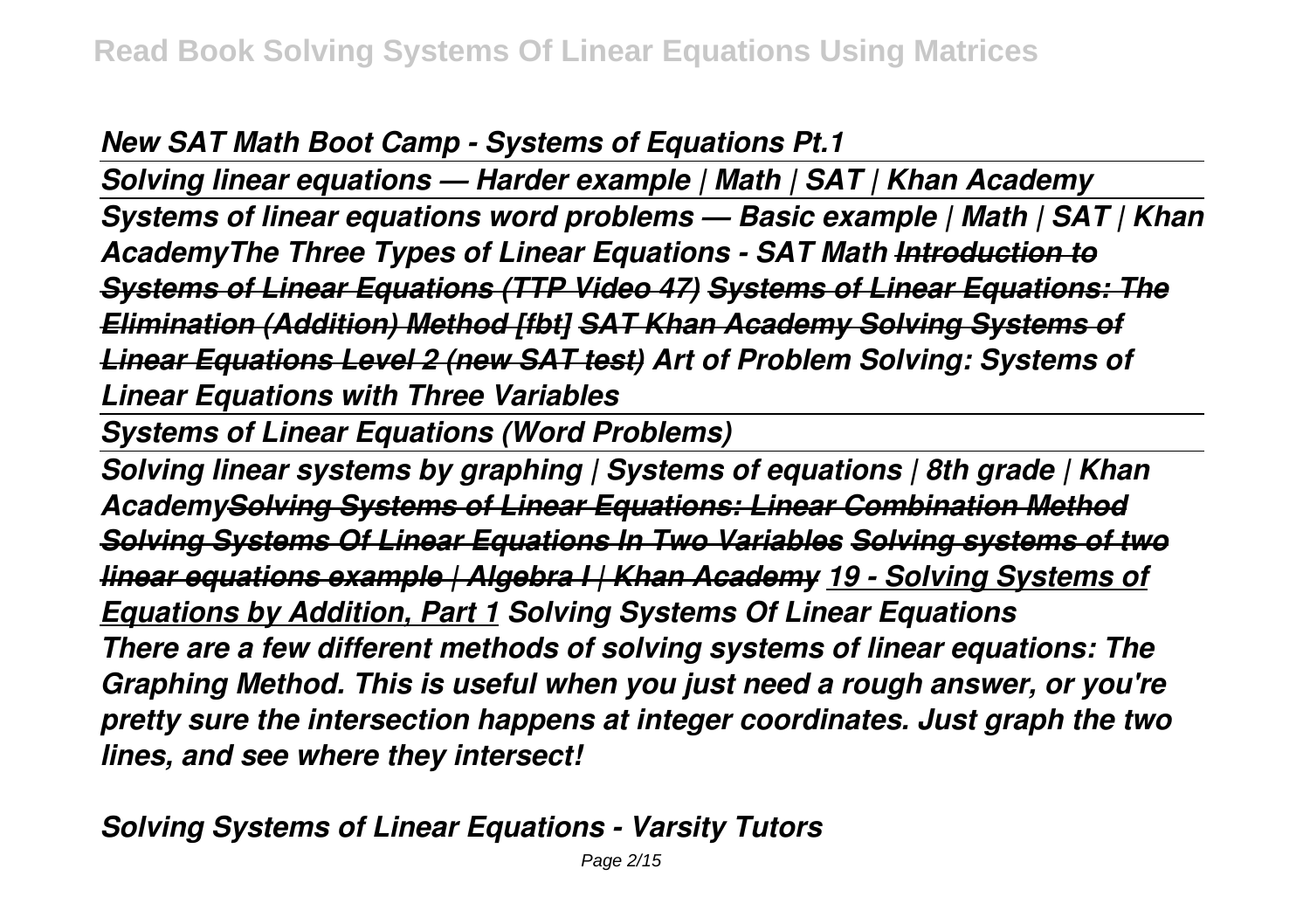*How to Solve a System of Linear Equations 01. Graphing is one of the simplest ways to solve a system of linear equations. All you have to do is graph each... 02. Another way to solve a system of equations is by substitution. With this method, you are essentially simplifying one... 03. If the linear ...*

*How to Solve a System of Linear Equations - ThoughtCo Now let us simplify it: x + y + 3x − y = 6 − 2. 4x = 4. x = 1. So now we know the lines cross at x=1. And we can find the matching value of y using either of the two original equations (because we know they have the same value at x=1). Let's use the first one (you can try the second one yourself):*  $x + y = 6$ *. 1 + y = 6.* 

#### *Systems of Linear Equations - MATH*

*The solutions to systems of equations are the variable mappings such that all component equations are satisfied—in other words, the locations at which all of these equations intersect. To solve a system is to find all such common solutions or points of intersection. Systems of linear equations are a common and applicable subset of systems of equations.*

*Systems of Equations Solver: Wolfram|Alpha A system of linear equations means two or more linear equations. (In plain*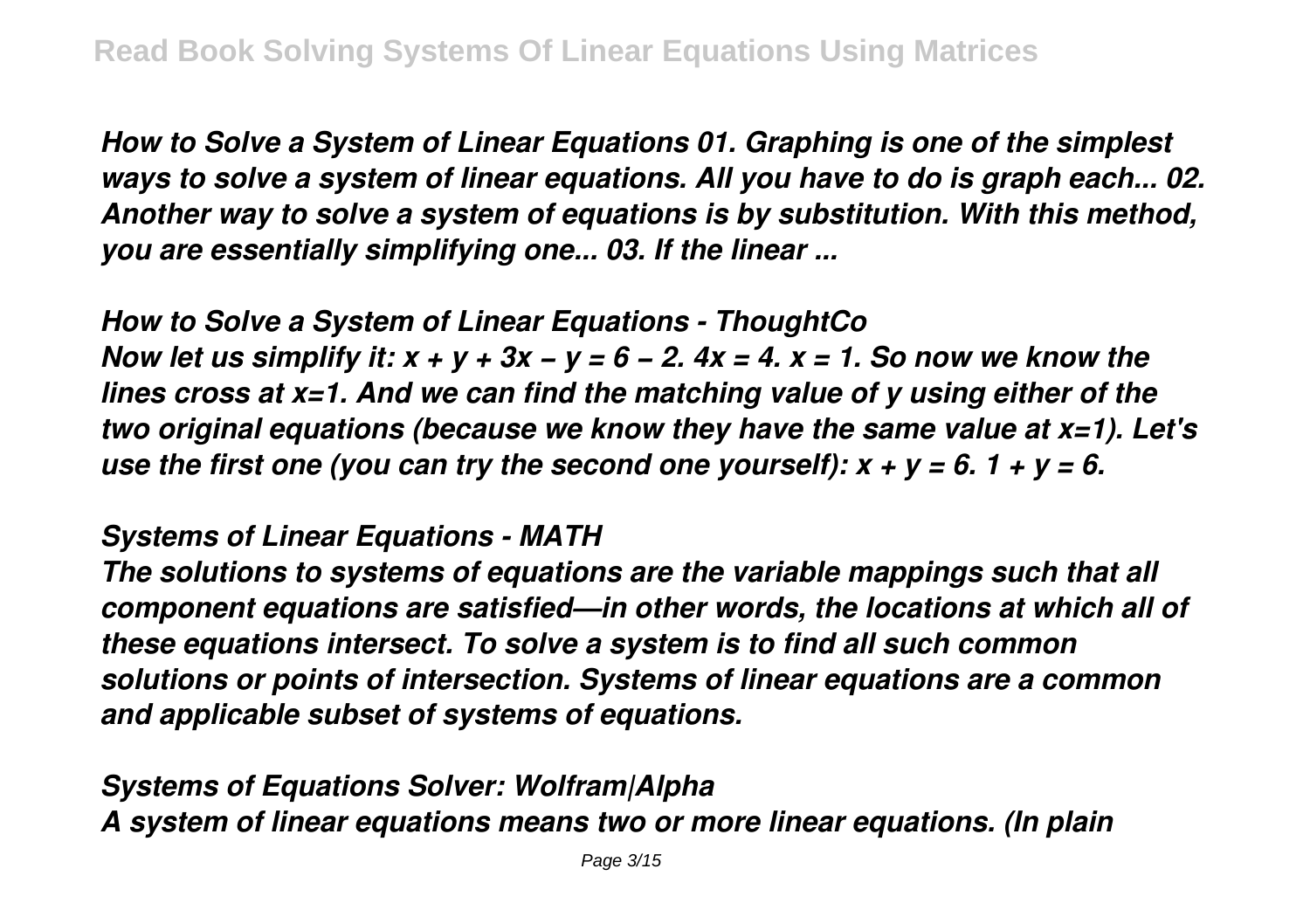*speak: 'two or more lines') If these two linear equations intersect, that point of intersection is called the solution to the system of linear equations. Systems of Linear Equations Worksheets*

*Systems of Linear Equations, Solutions examples, pictures ... The solution set of a system of equations is the collection of all solutions. Solving the system means finding all solutions with formulas involving some number of parameters. A system of linear equations need not have a solution. For example, there do not exist numbers x and y making the following two equations true simultaneously:*

#### *Systems of Linear Equations - Duke University*

*Solving systems of linear equations online. This online calculator allows you to solve a system of equations by various methods online. The decision is accompanied by a detailed description, you can also determine the compatibility of the system of equations, that is the uniqueness of the solution.*

#### *Solving systems of linear equations online*

*When solving linear systems, you have two methods at your disposal, and which one you choose depends on the problem: If the coefficient of any variable is 1,*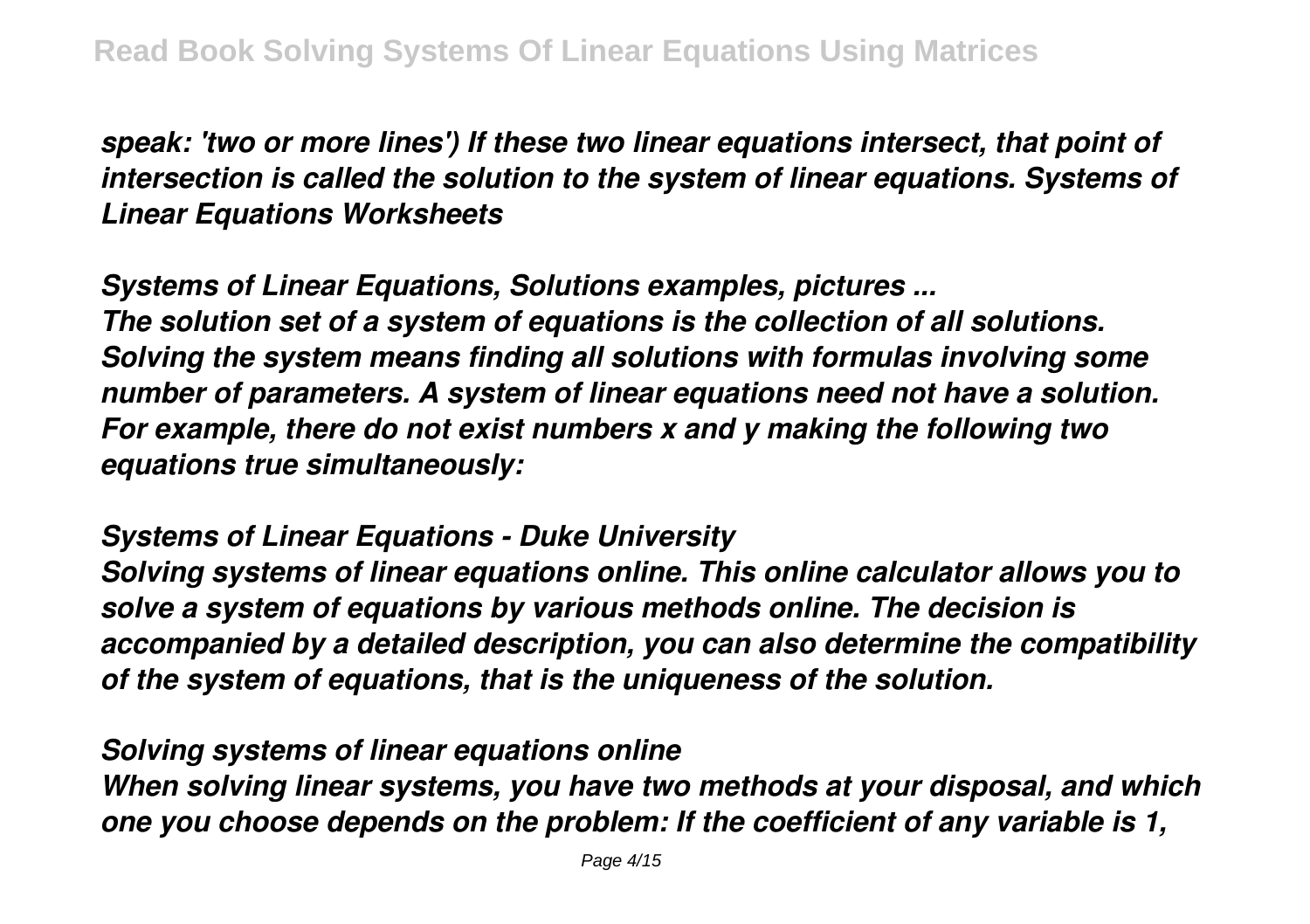*which means you can easily solve for it in terms of the other variable, then substitution is a very good bet. If you use this method, then it doesn't matter how each equation is set up.*

*How to Solve Linear Systems - dummies*

*Solving Systems of Linear Equations Using Matrices Hi there! This page is only going to make sense when you know a little about Systems of Linear Equations and Matrices, so please go and learn about those if you don't know them already! The Example. One of the last examples on Systems of Linear Equations was this one:*

*Solving Systems of Linear Equations Using Matrices Homogeneous and non-homogeneous systems of linear equations A system of equations AX = B is called a homogeneous system if B = O. If B ≠ O, it is called a non-homogeneous system of equations. e.g., 2x + 5y = 0*

*Solving Systems of Linear Equations Using Matrices - A ... This calculator solves Systems of Linear Equations using Gaussian Elimination Method, Inverse Matrix Method, or Cramer's rule. Also you can compute a number of solutions in a system of linear equations (analyse the compatibility)*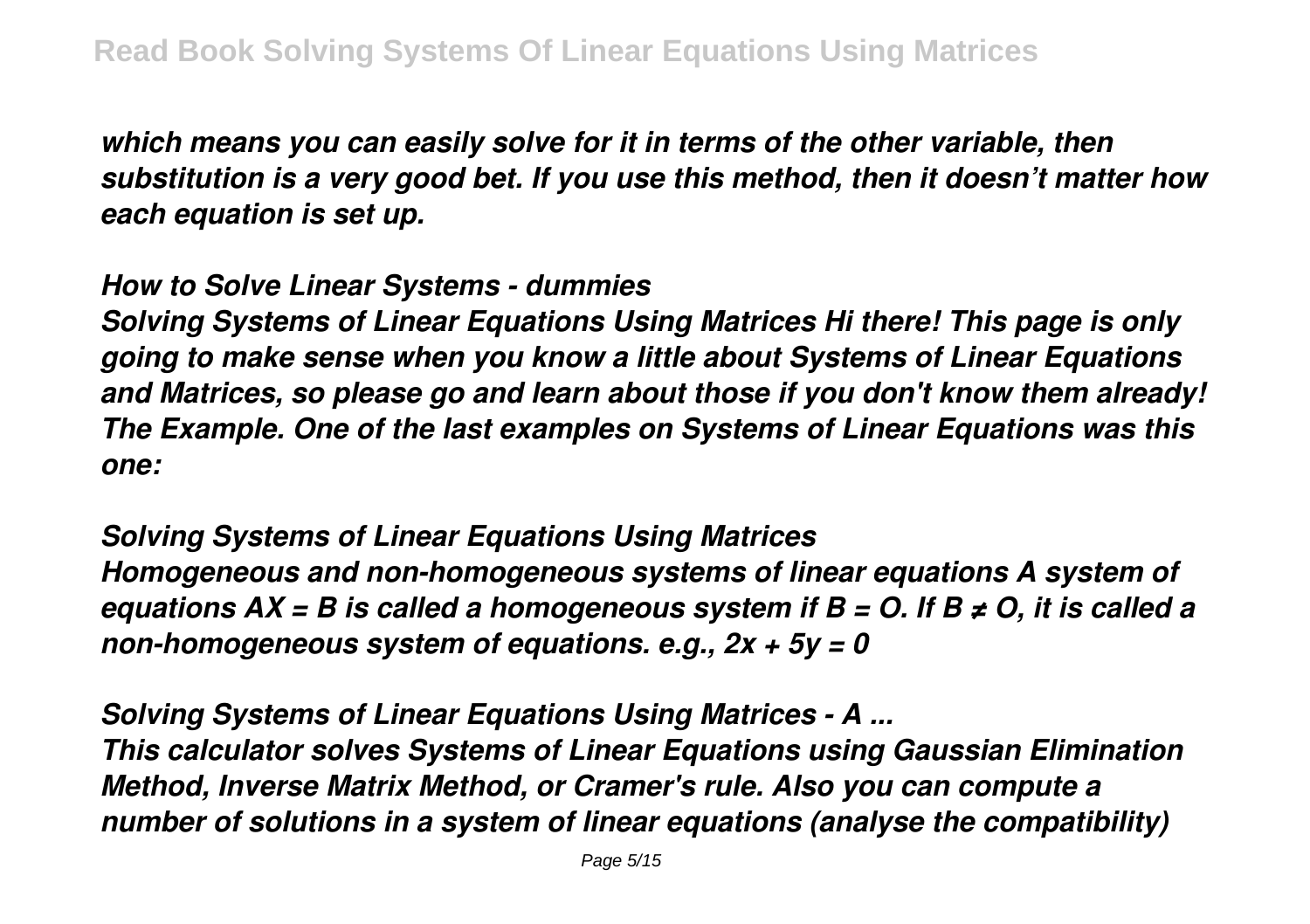*using Rouché–Capelli theorem. Enter coefficients of your system into the input fields.*

*Solving Systems of linear equations - Matrix calc*

*After you enter the system of equations, Algebra Calculator will solve the system x+y=7, x+2y=11 to get x=3 and y=4. Here are more examples of how to solve systems of equations in Algebra Calculator. Feel free to try them now. Solve y=x+3, y=2x+1: y=x+3, y=2x+1*

*Solving Systems of Equations Using Algebra Calculator ... Let's explore a few more methods for solving systems of equations. Let's say I have the equation, 3x plus 4y is equal to 2.5. And I have another equation, 5x minus 4y is equal to 25.5. And we want to find an x and y value that satisfies both*

*of these equations.*

*Solving systems of equations by elimination (video) | Khan ... Repeated Eigenvalues – In this section we will solve systems of two linear differential equations in which the eigenvalues are real repeated (double in this case) numbers. This will include deriving a second linearly independent solution that we will need to form the general solution to the system.*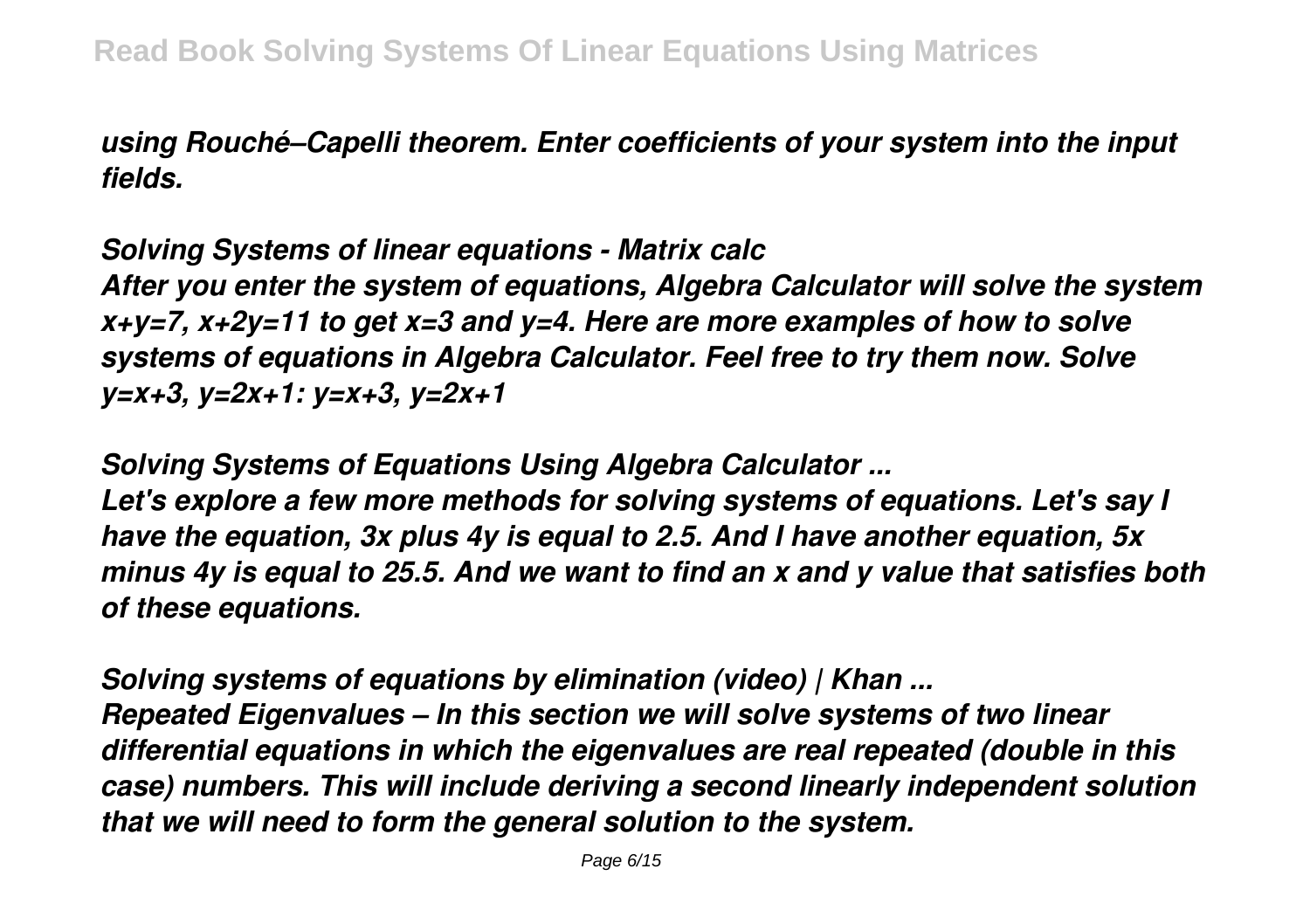## *Differential Equations - Systems of DE's*

*Solving a system of equations requires you to find the value of more than one variable in more than one equation. You can solve a system of equations through addition, subtraction, multiplication, or substitution. If you want to know how to solve a system of equations, just follow these steps. Method 1*

## *4 Ways to Solve Systems of Equations - wikiHow*

*Solving a linear system Row reduction. This matrix is then modified using elementary row operations until it reaches reduced row echelon form. Cramer's rule. Cramer's rule is an explicit formula for the solution of a system of linear equations, with each variable... Matrix solution. A A + b = b . If ...*

#### *System of linear equations - Wikipedia*

*Solve the system of equations using solve . The inputs to solve are a vector of equations, and a vector of variables to solve the equations for. sol = solve ( [eqn1, eqn2, eqn3], [x, y, z]); xSol = sol.x ySol = sol.y zSol = sol.z. xSol = 3 ySol = 1 zSol = -5. solve returns the solutions in a structure array.*

# *Solve System of Linear Equations - MATLAB & Simulink*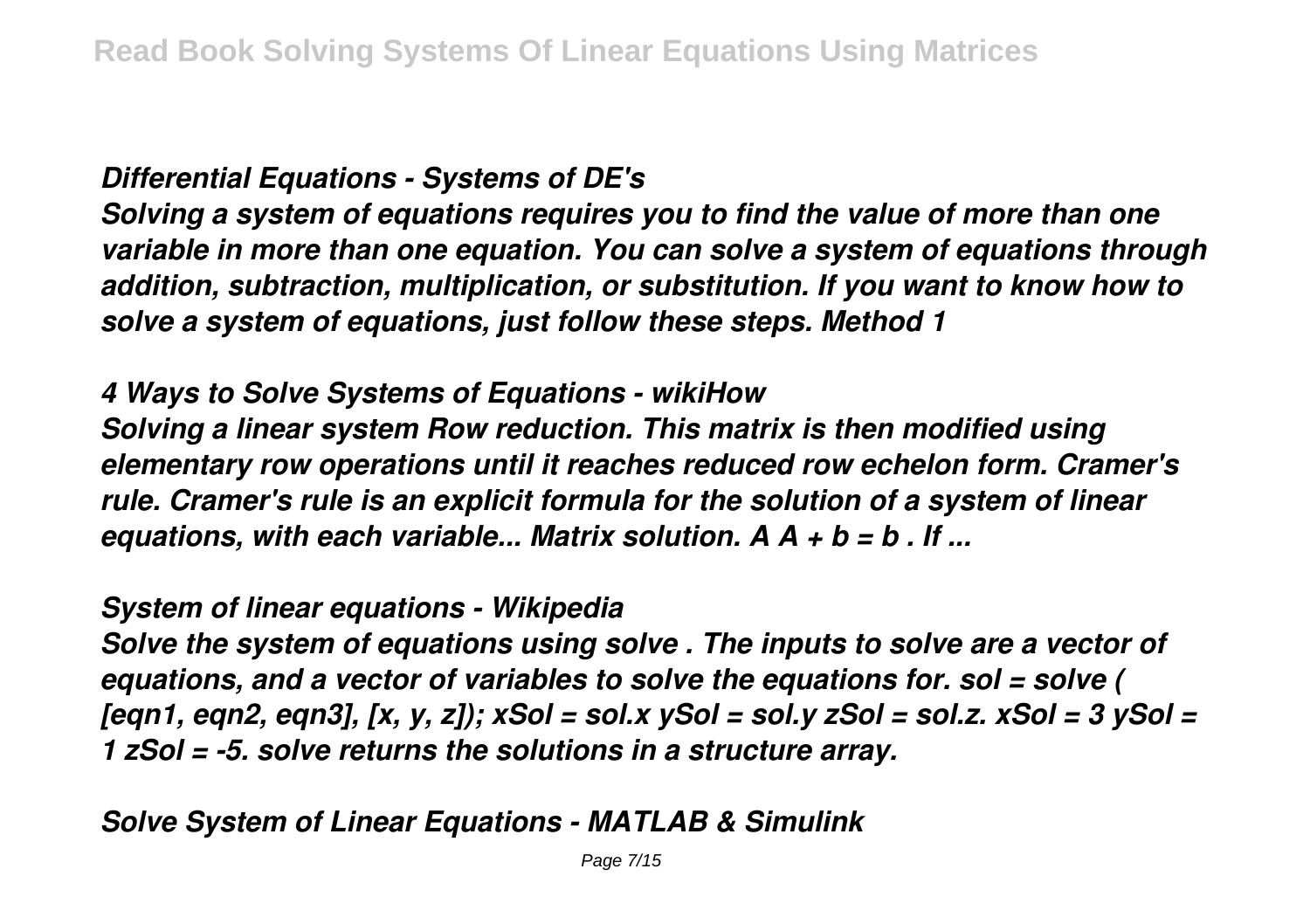*System of Linear Equations - Problem Solving on Brilliant, the largest community of math and science problem solvers.*

**SAT Khan Academy Solving Systems of Linear Equations Solving Systems** *Equations By Elimination \u0026 Substitution With 2 Variables Elimination Method For Solving Systems of Linear Equations Using Addition and Multiplication, Algebr Solving Linear Systems Algebraically SAT Khan Academy Solving Systems of Linear Equations Level 3 SOLVING SYSTEMS OF EQUATIONS STEP-BY-STEP! Matlab Tutorial - 50 - Solving Systems of Linear Equations Solving Systems of Linear and Quadratic Equations [Linear Algebra] Solving Systems of Equations Substitution Method For Solving Systems of Linear Equations, 2 and 3 Variables, Algebra 2 Solving systems of linear equations — Harder example | Math | SAT | Khan Academy Linear Algebra Example Problems - Solving Systems of Equations (1/3) Watch How to Solve Systems Elimination MethodSystems of linear equations word problems — Harder example | Math | SAT | Khan Academy Solving Systems of Equations... Elimination Method (NancyPi) Algebra 36 - Solving Systems of Equations by Substitution*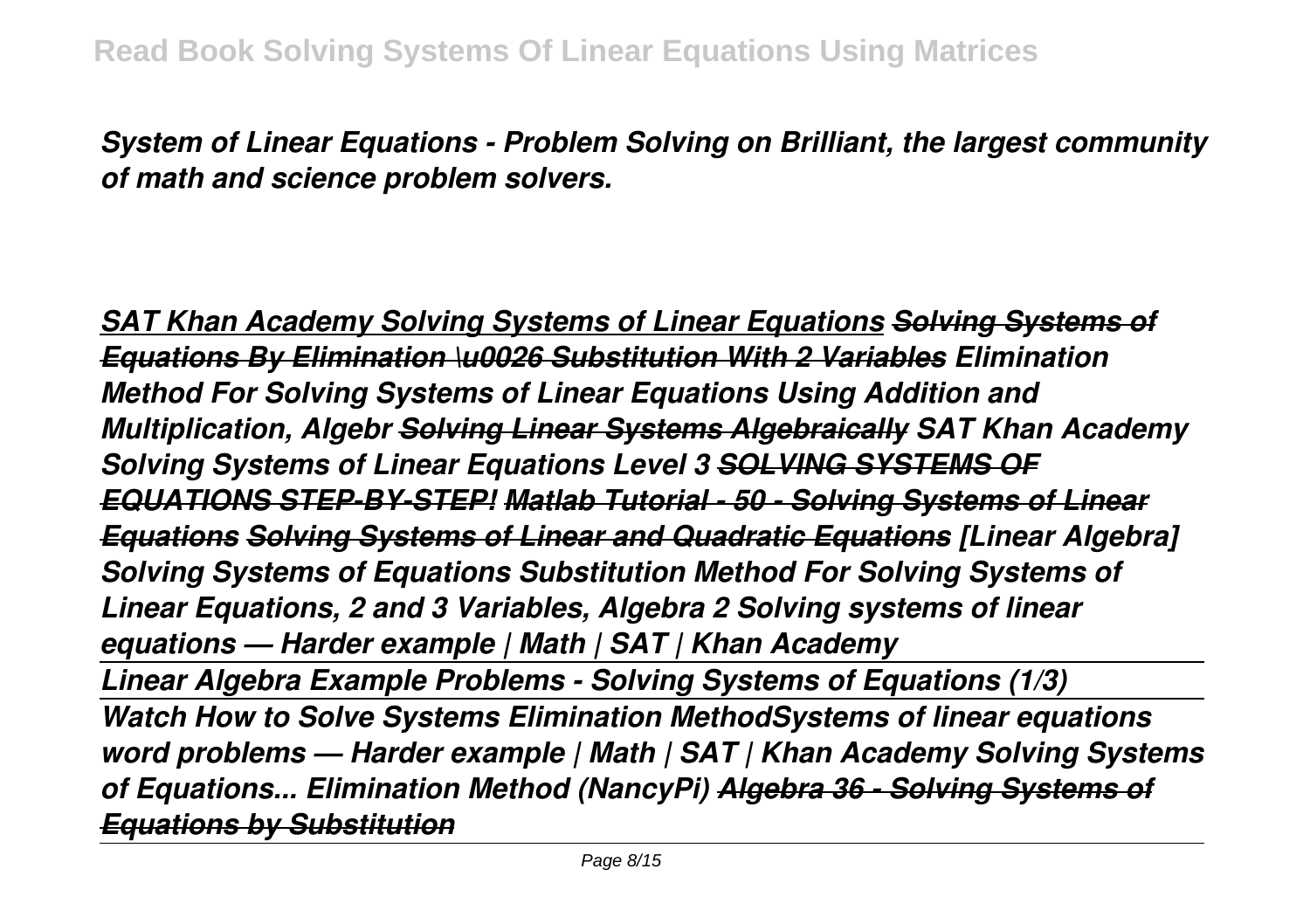*New SAT Math Boot Camp - Systems of Equations Pt.1*

*Solving linear equations — Harder example | Math | SAT | Khan Academy Systems of linear equations word problems — Basic example | Math | SAT | Khan AcademyThe Three Types of Linear Equations - SAT Math Introduction to Systems of Linear Equations (TTP Video 47) Systems of Linear Equations: The Elimination (Addition) Method [fbt] SAT Khan Academy Solving Systems of Linear Equations Level 2 (new SAT test) Art of Problem Solving: Systems of Linear Equations with Three Variables* 

*Systems of Linear Equations (Word Problems)*

*Solving linear systems by graphing | Systems of equations | 8th grade | Khan AcademySolving Systems of Linear Equations: Linear Combination Method Solving Systems Of Linear Equations In Two Variables Solving systems of two linear equations example | Algebra I | Khan Academy 19 - Solving Systems of Equations by Addition, Part 1 Solving Systems Of Linear Equations There are a few different methods of solving systems of linear equations: The Graphing Method. This is useful when you just need a rough answer, or you're pretty sure the intersection happens at integer coordinates. Just graph the two lines, and see where they intersect!*

*Solving Systems of Linear Equations - Varsity Tutors*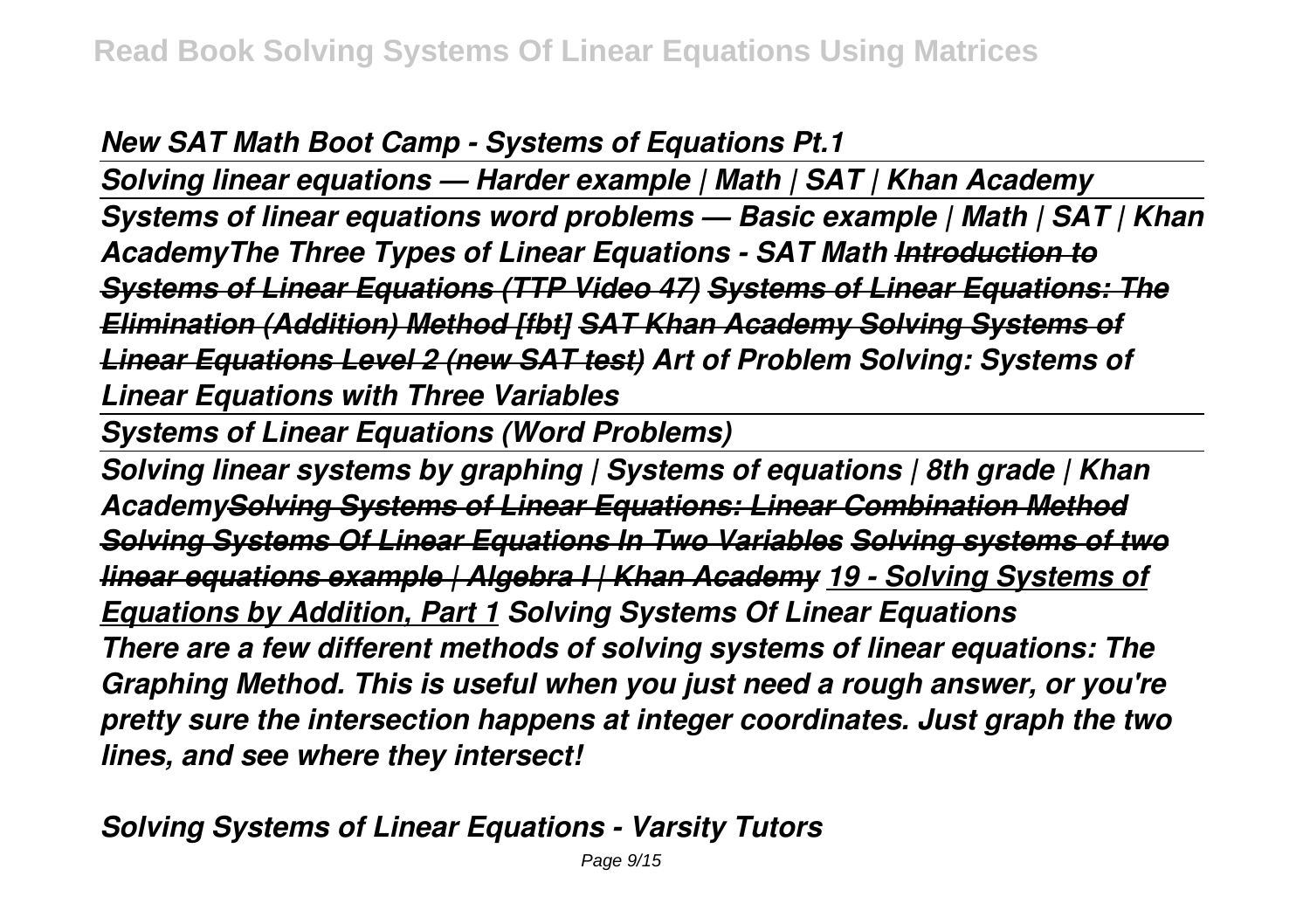*How to Solve a System of Linear Equations 01. Graphing is one of the simplest ways to solve a system of linear equations. All you have to do is graph each... 02. Another way to solve a system of equations is by substitution. With this method, you are essentially simplifying one... 03. If the linear ...*

*How to Solve a System of Linear Equations - ThoughtCo Now let us simplify it: x + y + 3x − y = 6 − 2. 4x = 4. x = 1. So now we know the lines cross at x=1. And we can find the matching value of y using either of the two original equations (because we know they have the same value at x=1). Let's use the first one (you can try the second one yourself):*  $x + y = 6$ *. 1 + y = 6.* 

#### *Systems of Linear Equations - MATH*

*The solutions to systems of equations are the variable mappings such that all component equations are satisfied—in other words, the locations at which all of these equations intersect. To solve a system is to find all such common solutions or points of intersection. Systems of linear equations are a common and applicable subset of systems of equations.*

*Systems of Equations Solver: Wolfram|Alpha A system of linear equations means two or more linear equations. (In plain*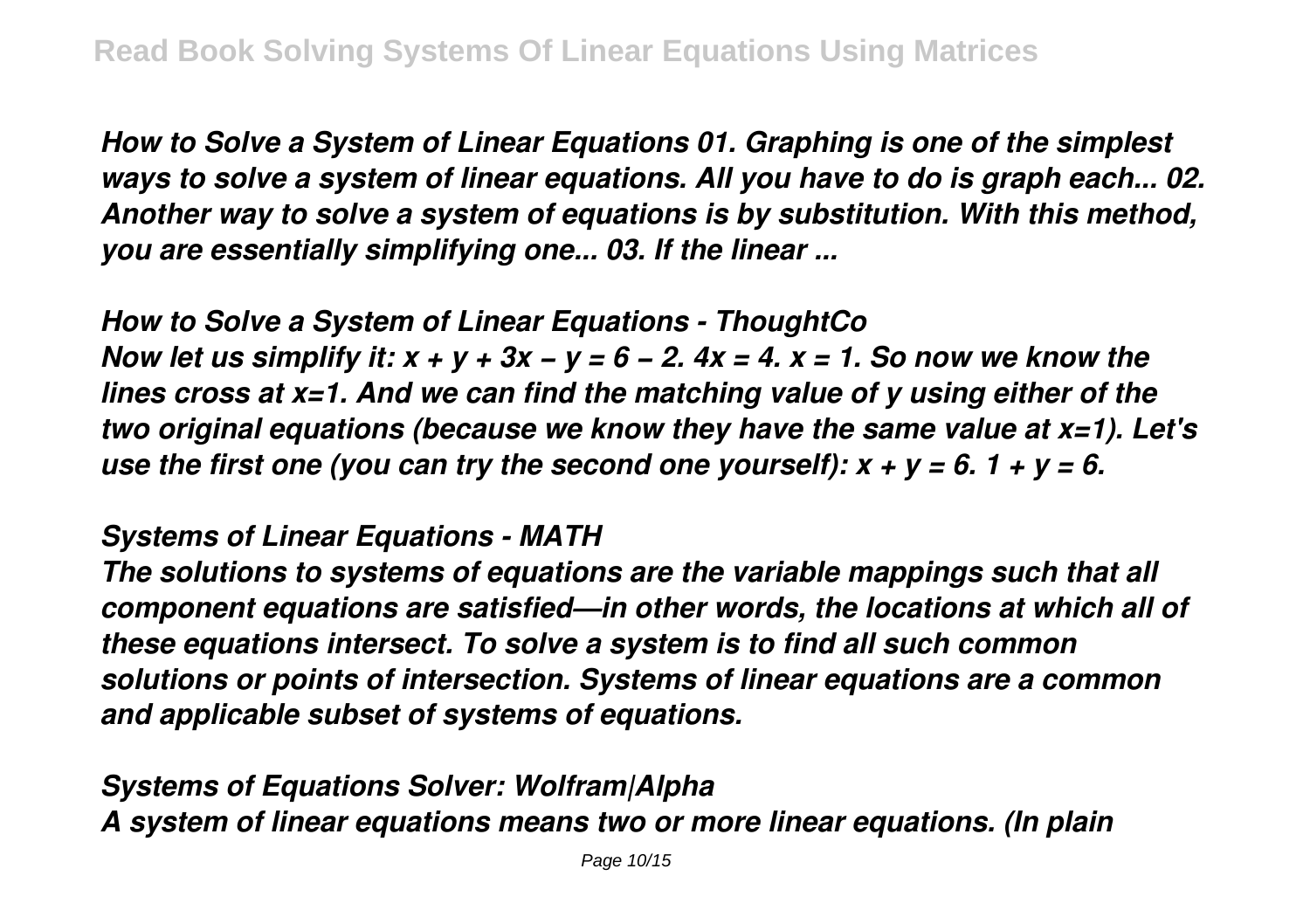*speak: 'two or more lines') If these two linear equations intersect, that point of intersection is called the solution to the system of linear equations. Systems of Linear Equations Worksheets*

*Systems of Linear Equations, Solutions examples, pictures ... The solution set of a system of equations is the collection of all solutions. Solving the system means finding all solutions with formulas involving some number of parameters. A system of linear equations need not have a solution. For example, there do not exist numbers x and y making the following two equations true simultaneously:*

#### *Systems of Linear Equations - Duke University*

*Solving systems of linear equations online. This online calculator allows you to solve a system of equations by various methods online. The decision is accompanied by a detailed description, you can also determine the compatibility of the system of equations, that is the uniqueness of the solution.*

#### *Solving systems of linear equations online*

*When solving linear systems, you have two methods at your disposal, and which one you choose depends on the problem: If the coefficient of any variable is 1,*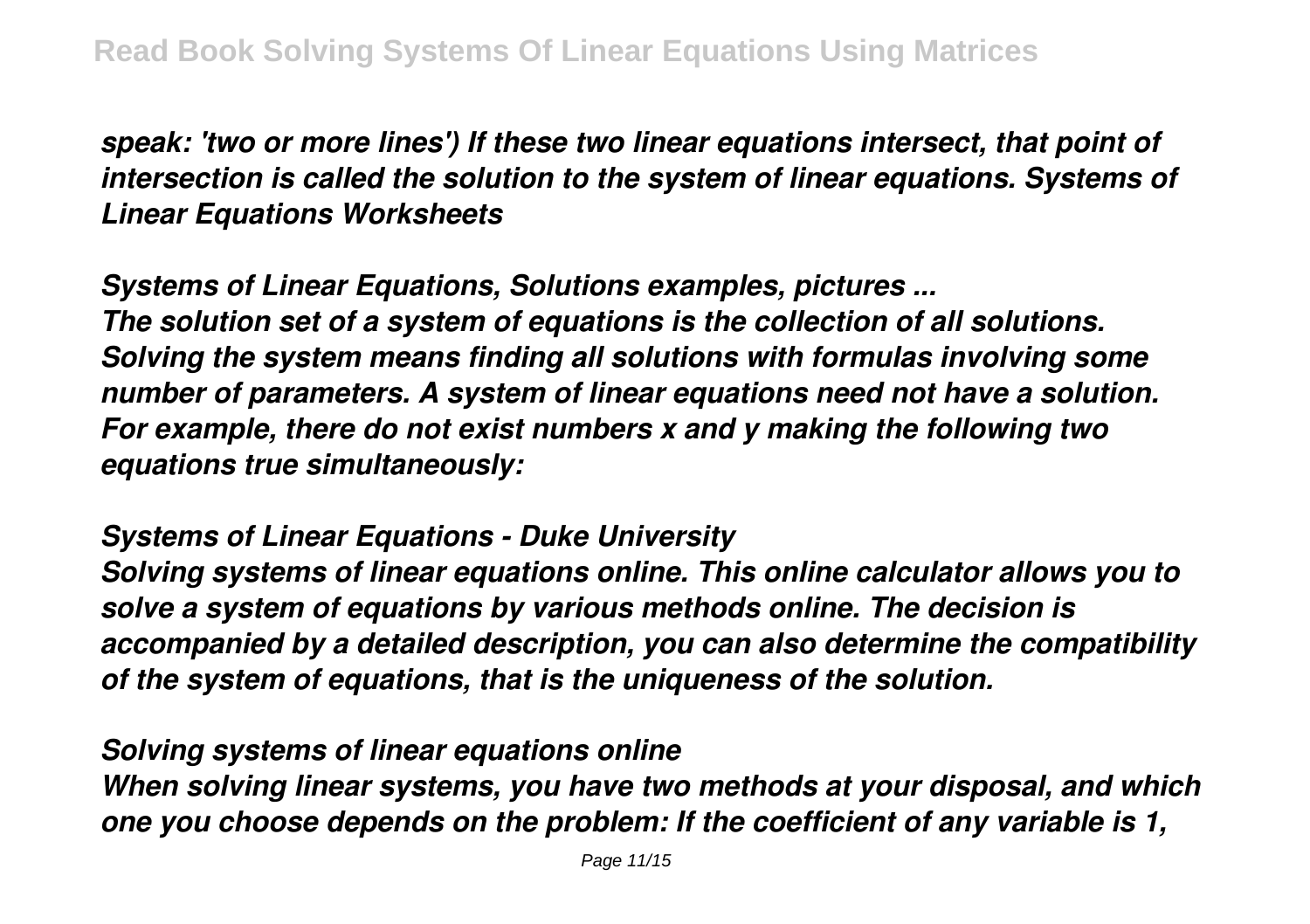*which means you can easily solve for it in terms of the other variable, then substitution is a very good bet. If you use this method, then it doesn't matter how each equation is set up.*

*How to Solve Linear Systems - dummies*

*Solving Systems of Linear Equations Using Matrices Hi there! This page is only going to make sense when you know a little about Systems of Linear Equations and Matrices, so please go and learn about those if you don't know them already! The Example. One of the last examples on Systems of Linear Equations was this one:*

*Solving Systems of Linear Equations Using Matrices Homogeneous and non-homogeneous systems of linear equations A system of equations AX = B is called a homogeneous system if B = O. If B ≠ O, it is called a non-homogeneous system of equations. e.g., 2x + 5y = 0*

*Solving Systems of Linear Equations Using Matrices - A ... This calculator solves Systems of Linear Equations using Gaussian Elimination Method, Inverse Matrix Method, or Cramer's rule. Also you can compute a number of solutions in a system of linear equations (analyse the compatibility)*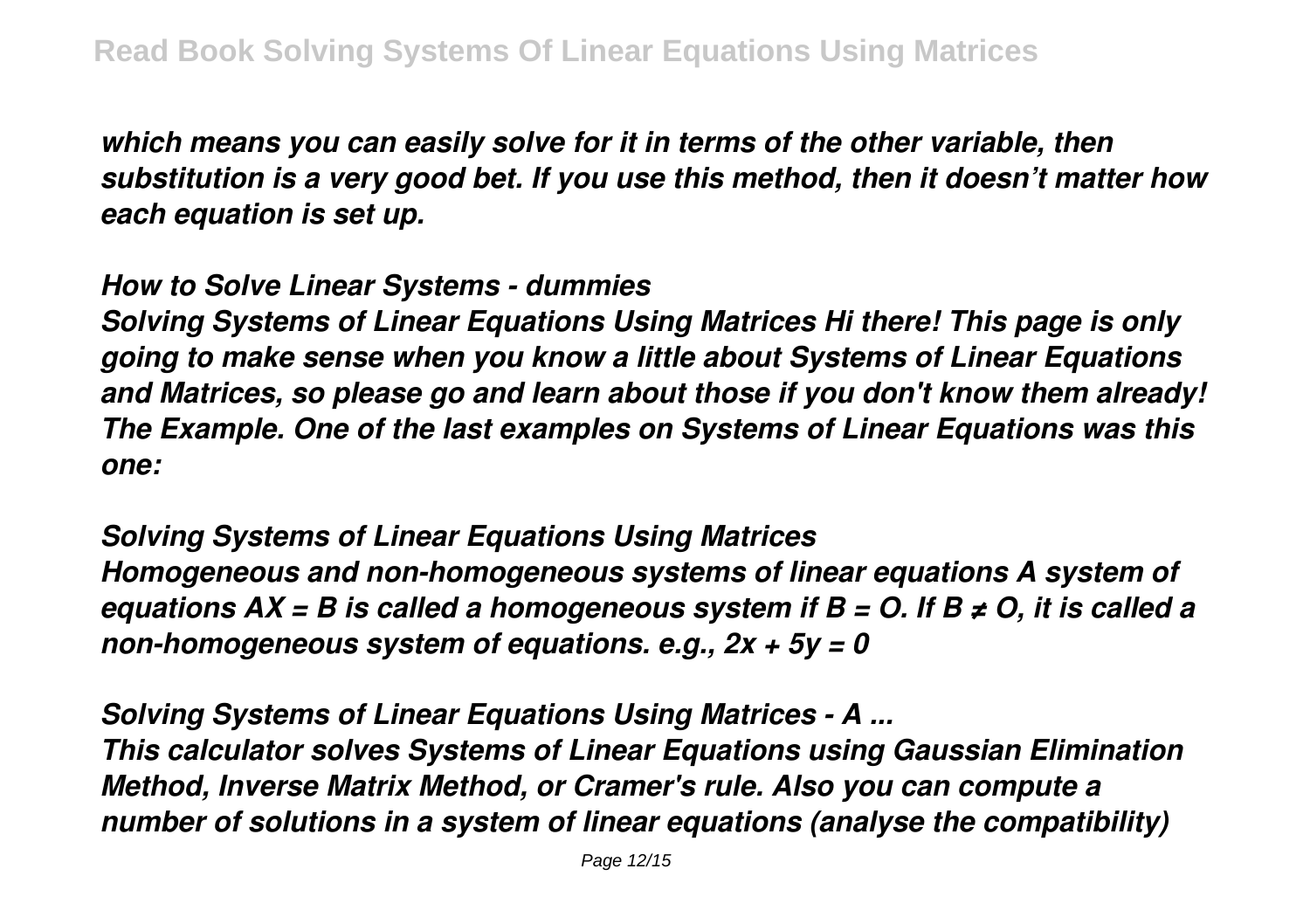*using Rouché–Capelli theorem. Enter coefficients of your system into the input fields.*

*Solving Systems of linear equations - Matrix calc*

*After you enter the system of equations, Algebra Calculator will solve the system x+y=7, x+2y=11 to get x=3 and y=4. Here are more examples of how to solve systems of equations in Algebra Calculator. Feel free to try them now. Solve y=x+3, y=2x+1: y=x+3, y=2x+1*

*Solving Systems of Equations Using Algebra Calculator ... Let's explore a few more methods for solving systems of equations. Let's say I have the equation, 3x plus 4y is equal to 2.5. And I have another equation, 5x minus 4y is equal to 25.5. And we want to find an x and y value that satisfies both*

*of these equations.*

*Solving systems of equations by elimination (video) | Khan ... Repeated Eigenvalues – In this section we will solve systems of two linear differential equations in which the eigenvalues are real repeated (double in this case) numbers. This will include deriving a second linearly independent solution that we will need to form the general solution to the system.*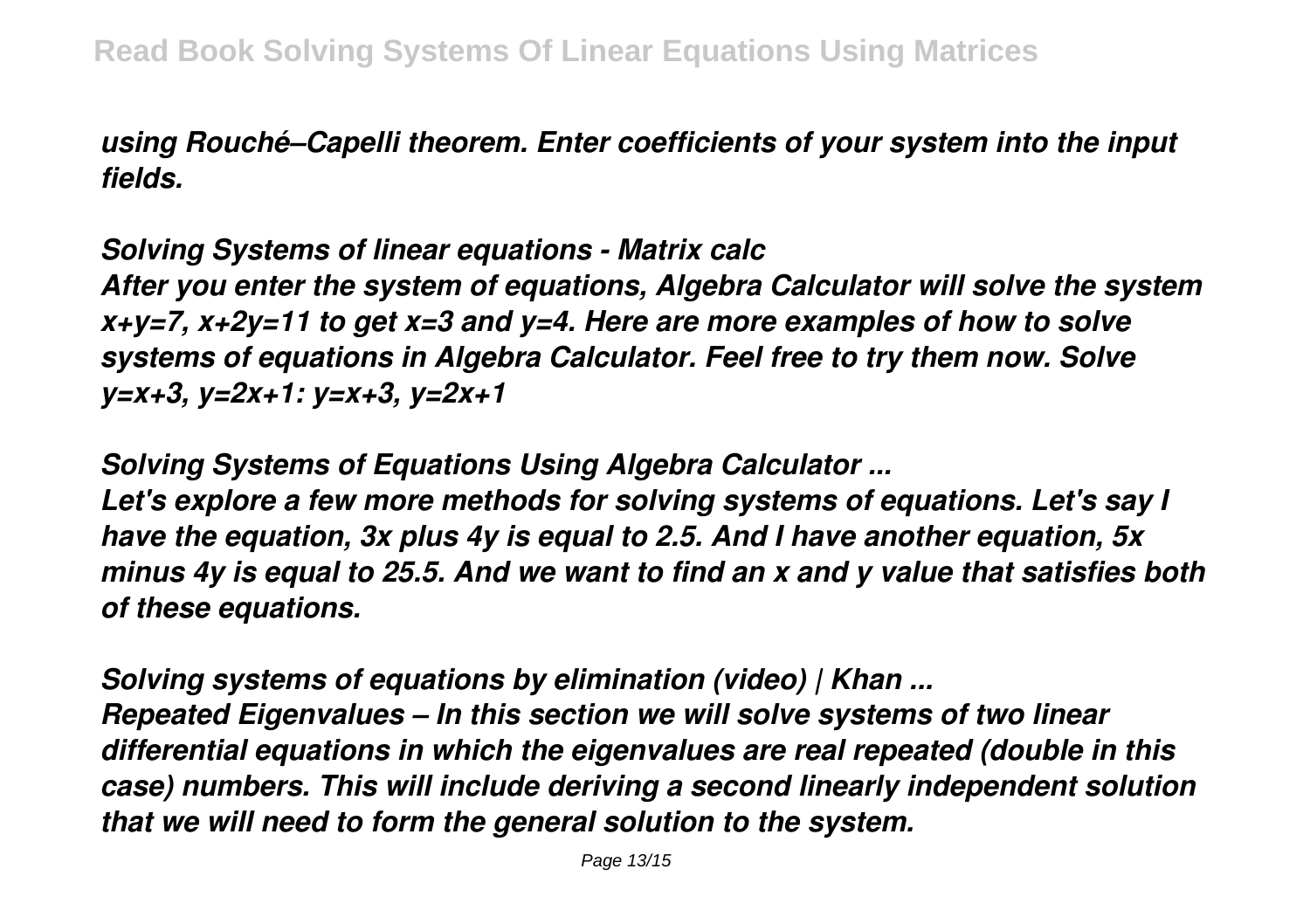## *Differential Equations - Systems of DE's*

*Solving a system of equations requires you to find the value of more than one variable in more than one equation. You can solve a system of equations through addition, subtraction, multiplication, or substitution. If you want to know how to solve a system of equations, just follow these steps. Method 1*

## *4 Ways to Solve Systems of Equations - wikiHow*

*Solving a linear system Row reduction. This matrix is then modified using elementary row operations until it reaches reduced row echelon form. Cramer's rule. Cramer's rule is an explicit formula for the solution of a system of linear equations, with each variable... Matrix solution. A A + b = b . If ...*

#### *System of linear equations - Wikipedia*

*Solve the system of equations using solve . The inputs to solve are a vector of equations, and a vector of variables to solve the equations for. sol = solve ( [eqn1, eqn2, eqn3], [x, y, z]); xSol = sol.x ySol = sol.y zSol = sol.z. xSol = 3 ySol = 1 zSol = -5. solve returns the solutions in a structure array.*

# *Solve System of Linear Equations - MATLAB & Simulink*